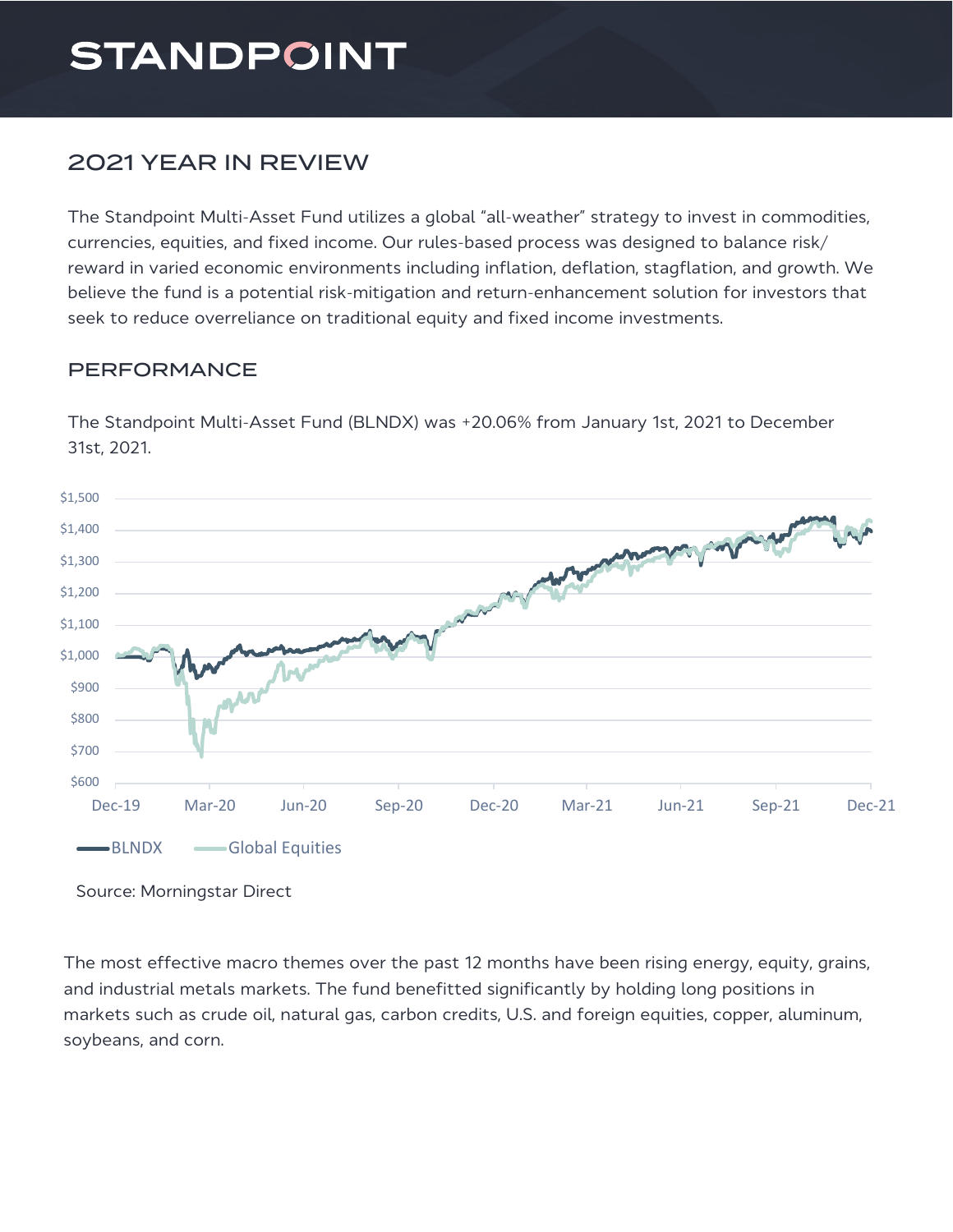#### EXPAND OPPORTUNITIES

With respect to investment returns, the Pareto Principle (80/20 rule) suggests that most investment success comes from a small minority of holdings. Many interpret this to mean an investor should have the courage to hold/overweight winning positions. However, in our experience, it is not feasible, or even possible, to predict which small minority of assets will be productive. Therefore, we cast our net wide to not only seek returns from macro trends in global equities and fixed income, but also commodities and currencies.

#### REDUCE RISK

Traditional equity/bond portfolios rely on the expected lack of correlation between equities (growth assets) and high-quality bonds (defensive assets). The diversified nature of such a portfolio has been observable since the mid-1980s. However, an equity/bond portfolio has historically suffered from two blind spots. Stagflation and serious bear markets have, at times, overwhelmed the diversification benefit, either through increased correlation or simply too much downside volatility from equities. We cast our net wide to diversify our risk across additional uncorrelated commodity and currency markets.

#### **LOOKING FORWARD**

We believe a disciplined "all-weather" approach that capitalizes on thematic macro trends in global commodities, currencies, equities, and fixed income has the characteristics investors need from an alternative investment.

The flexibility to participate in global commodity and currency themes may be more important today than at any other point in our careers. Equity valuations are arguably very rich by historical standards. Investment grade bonds are almost universally forcing investors to accept negative real yields. Many traditional investment axioms are facing a test for which they are unprepared. We built a rules-based "all-weather" methodology to deal with this eventuality, and it is upon us.

When prediction is unreliable, preparation is essential.

-*Eric and the Standpoint Team* 

# **STANDPOINT**

STANDPOINTFUNDS.COM info@standpointfunds.com 602-688-2918